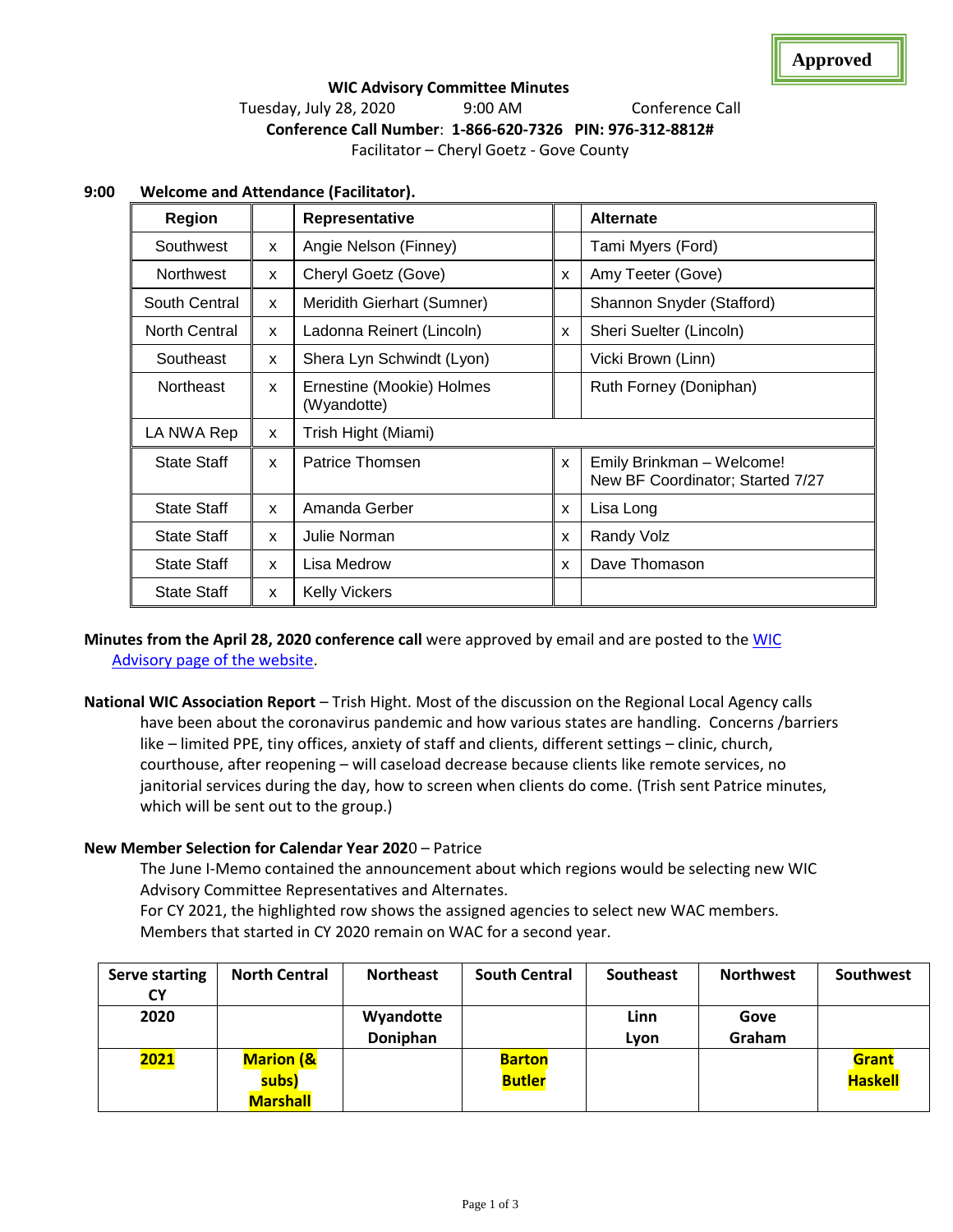#### **KS WIC Webinars**—Lisa Medrow

All recordings can be viewed on [GoToStage](https://gcc01.safelinks.protection.outlook.com/?url=https%3A%2F%2Fwww.gotostage.com%2Fchannel%2Fc0b1a1026a014205b3c0441d39b11e4a&data=02%7C01%7CPatrice.Thomsen%40ks.gov%7C862146165d0b4a17de8308d7e092b7ce%7Cdcae8101c92d480cbc43c6761ccccc5a%7C0%7C0%7C637224793056567072&sdata=YqIb%2BODOcZKzJOYP9D6UdowxXyXam0IErfDsDIustmc%3D&reserved=0) Upcoming Webinar topics **July 29, 2020 3:30-4:30pm –** KS WIC Webinar: **Baby Led Weaning and WIC [Register Now](https://gcc01.safelinks.protection.outlook.com/?url=https%3A%2F%2Fattendee.gotowebinar.com%2Fregister%2F8085817711345383693&data=02%7C01%7CPatrice.Thomsen%40ks.gov%7C7be7f3df3b444b50a70508d827f270eb%7Cdcae8101c92d480cbc43c6761ccccc5a%7C0%7C0%7C637303269521512484&sdata=K2yWMSZcQGWFUwCwT6v8CUNb4jaup%2F2LQBAcs3Z2Gjo%3D&reserved=0)**

**August 20, 2020 9:00-10:00am –** KS WIC Webinar: **The Intersection of Breastfeeding and Safe Infant Sleep [Register Now](https://gcc01.safelinks.protection.outlook.com/?url=https%3A%2F%2Fattendee.gotowebinar.com%2Fregister%2F4915090062369085967&data=02%7C01%7CPatrice.Thomsen%40ks.gov%7C7be7f3df3b444b50a70508d827f270eb%7Cdcae8101c92d480cbc43c6761ccccc5a%7C0%7C0%7C637303269521512484&sdata=K1yD1pcYCucd8W0t1lxYcYNqx99Mae%2FeUzNIusYg1fs%3D&reserved=0)**

**September 30, 2020 12-1pm –** KS WIC Webinar: **The Lowdown on Lactose Intolerance [Register Now](https://gcc01.safelinks.protection.outlook.com/?url=https%3A%2F%2Fattendee.gotowebinar.com%2Fregister%2F7680354110239293711&data=02%7C01%7CPatrice.Thomsen%40ks.gov%7Cbb07df44f96d40e66b3008d8330534b1%7Cdcae8101c92d480cbc43c6761ccccc5a%7C0%7C0%7C637315444735883889&sdata=hBlWAU95Wgfkh2AIuf%2ByhoM%2FRJv%2BRW2QDqIejvUkQM0%3D&reserved=0)**

**October 26, 2020 12-1pm –** KS WIC Webinar: **Childhood Lead Poisoning Prevention [Register Now](https://gcc01.safelinks.protection.outlook.com/?url=https%3A%2F%2Fattendee.gotowebinar.com%2Fregister%2F4826303399664682510&data=02%7C01%7CPatrice.Thomsen%40ks.gov%7Cbb07df44f96d40e66b3008d8330534b1%7Cdcae8101c92d480cbc43c6761ccccc5a%7C0%7C0%7C637315444735893847&sdata=ZjeXZGVaQN98%2BWL0nqUcav6iChV8Me5063ttPcWfWGY%3D&reserved=0)**

**November 4, 2020** – Molly Kellogg will be presenting on phone counseling. Details to be announced later.

#### **Nutrition Assessment Committee**-Lisa Medrow

The Nutrition Assessment Committee has had two virtual meetings and identified and invited 18 states to share via GoToMeeting their nutrition assessment process in the next couple of months. Committee has seen 4 demos so far.

#### **New WIC Coordinator Training Committee**-Lisa Medrow

The committee held its first virtual meeting in June. The committee decided on 9 topics for training modules for new WIC Coordinators and started working on 5 of them. We need more help!!!! If

you are not on the committee but would be willing to help with developing or reviewing the content of these modules, please let me know.

[Lisa.medrow@ks.gov.](mailto:Lisa.medrow@ks.gov)

9 Module Topics:

- 1. Quick Start Guide (includes what to do your first month, annual timeline, sign up for NWA emails, FAQ, etc.) Need authors!
- 2. Key Kansas WIC Policies Need authors!
- 3. **Which Reports Should I Run?** (& how to use) Authors: Heather Peterson and Tracy Sabo
- 4. **Management Evaluations** (forms on website, SA is here to help) Authors: Kay Powell and ?????
- 5. **How to Increase Caseload** (includes basics-what caseload is, what's required for outreach, etc.) Authors: Tiffani Krause and Tracy Sabo
- 6. ABCs of Affidavits, Budgets, and Contracts (includes info on time studies, cost categories, how to get reimbursed for breast pumps) Need authors!
- *7.* **Vendor Management** (how vendors get paid, contract formula, role of Vendor Manager) Authors: Kelli Wagoner and ?????
- 8. BFPC Program Need authors!
- 9. **Inventory: Card, Equipment, Breast Pumps** (Requests, Enter New, Disposal) Authors: Heather Peterson and Kelli Wagoner